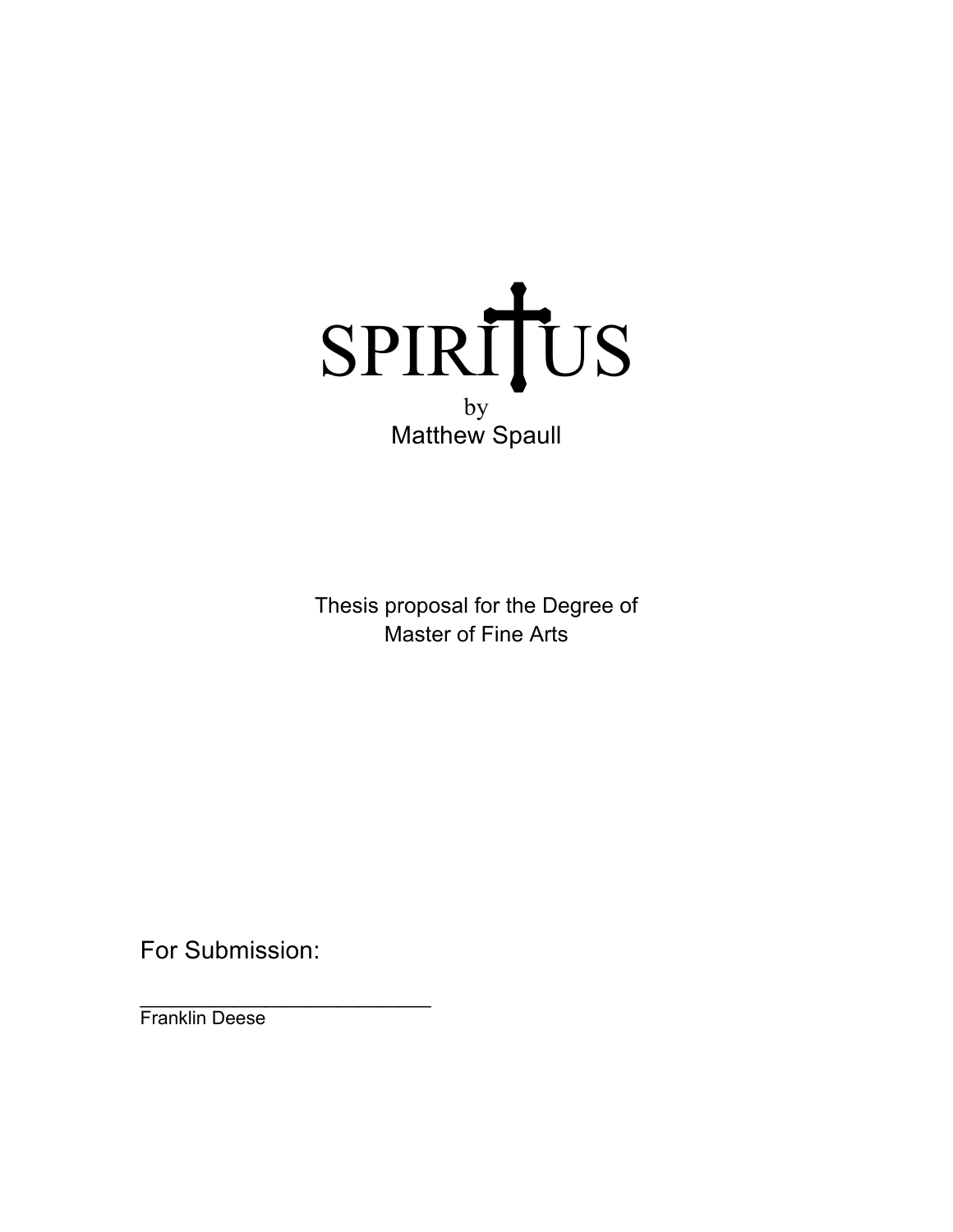#### **Treatment**

On February  $25<sup>th</sup>$ , 1999, the Roman Catholic Church separated itself from Father James Callan and the parishioners of Corpus Christi church in Rochester, NY. Covered by media nationwide, the separation was portrayed as an excommunication of the priests and its members by the Vatican and the latest struggle of progressive Catholics against conservative Church authorities.

Growing from 200 to more than 3,000 parishioners in less than a decade, Corpus Christi became home to an impressive range of social justice programs, including a health care center, a halfway house for former prisoners, a home for recovering addicts, a hospice, and a day-care center. What got Callan and the church into trouble were practices that went far beyond the norm in Roman Catholicism: blessing homosexual unions, allowing non-Catholics to receive Communion during Mass, and having his pastoral associate, Mary Rammerman, wear priest like vestments and help officiate in the celebration of the Eucharist.

Using archival footage as well as interviews with the major parties involved, *Spritus* will be a documentary that explores the events of the separation, the larger issues of liberal American Catholicism versus more conservative authorities, and the resulting congregation 15 years later. Over the last decade, Americans have become increasingly more accepting and the documentary will also attempt to uncover the larger issue of more liberal Catholics separating from the Roman Catholic Church and if the church's views have become more aligned with Callan's, 15 years after the two separated. While the event is important and the natural structure for the film, a secondary goal is to explore the role of Catholicism and religion as it relates to a community and its goal in guiding its parishioners.

#### **Audience**

Reaching a wide catholic, cultural, and even political audience with a touchy personal topic to most people, the film is a historical glance at how an evolving society navigates religion and the rules that govern it. There will be some obvious religious messages conveyed throughout the piece such as love, but the filmmaker will be conscious of the ability for it to become too preachy and will guard against that. While there are strong opposing views in this documentary, it is important to make all connections in such a manner that is as unbiased as possible and to let the audience come to their own conclusion. It is important that this does not become an issue of who was right, but to explore the reasons for why each party did what they did and the results of those actions.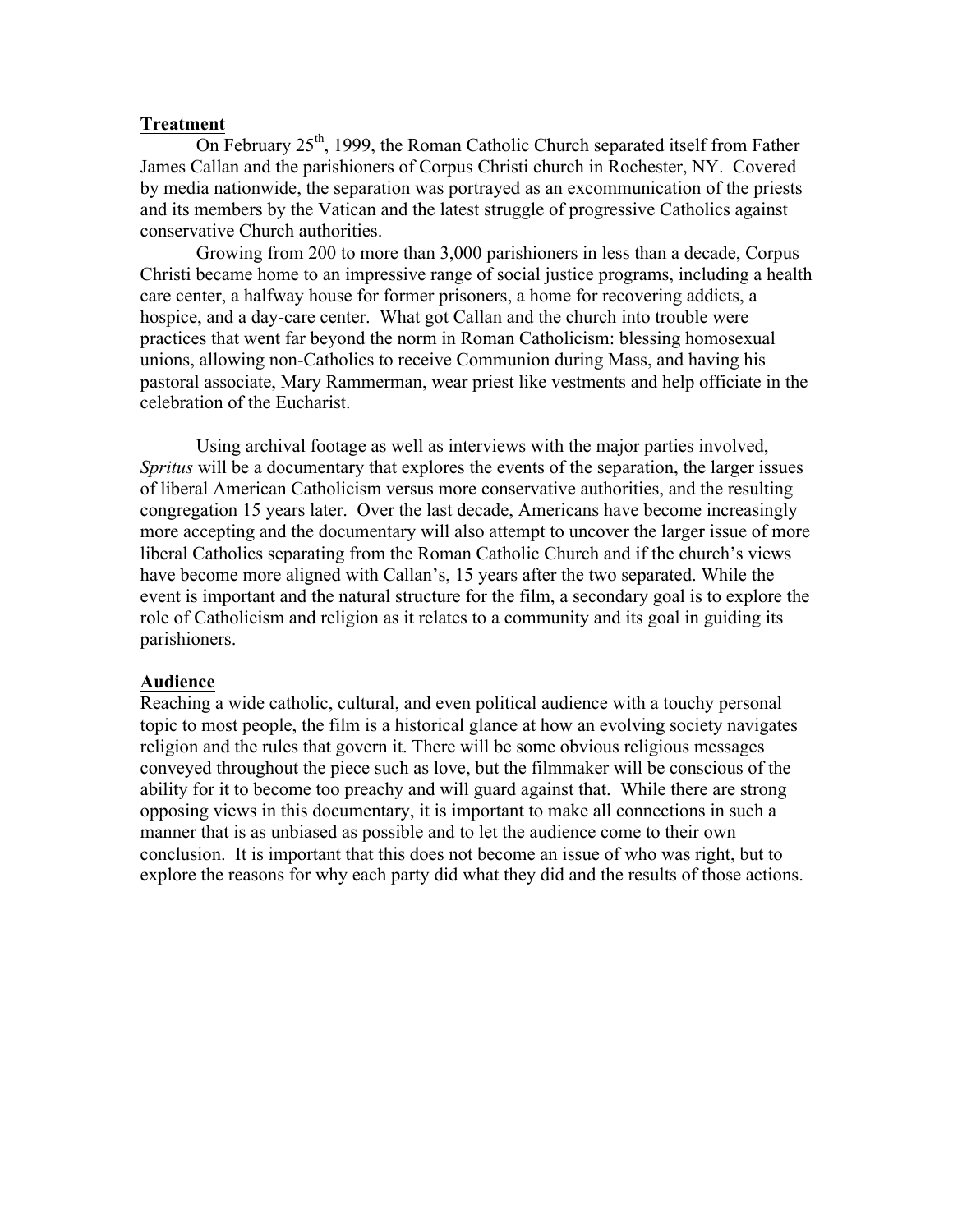### **Rough Structure Outline**

- **I. Act 1**
	- **a. Teaser/Intro**
	- **b. Corpus Christi**
		- i. Father Callan history, coming to the church,
		- ii. Corpus Christi archival footage of mass, gospel choir, etc.
		- iii. Interviews with Parishioners
		- iv. Social Justice programs
	- **c. Progressive church views**

# **d. Introducing church's inquiries**

# **II. Separation**

- **a. The Media swarms**
- **b. The issues**
	- i. Same-sex marriage
	- ii. Communion to all
	- iii. Larger touch on pop culture and religion
	- iv. Views at the time on such issues
- **c. The fight**
	- **i.** Neither party backs down
- **d. The decision**
	- **i. Effect on parishioners**
		- **1. Some stayed, some followed Callan**
	- **ii. Effects on Community programs**
- **III. Fifteen Years Later**
	- **a. Mary Rammerman forms new church Spiritus Christi.**
	- **b. Continues same ideals**
	- **c. Countries Ideals**

## **Perspective and Angle**

The filmmaker has a personal connection to this story as he and his family were part of the 3,000 parishioners at the Church during the event. Only the journey of the documentary can really dictate which angle and perspective to take. Starting in a more conservative way of presenting the facts, it is important for the filmmaker to stay open minded during the process.

# **FILMMAKER CREDITS & RESUME ATTACHED**

## **LIST OF PEOPLE TO CONTACT AND INTERVIEW**

- 1. Fr. James Callan
- 2. Mary Ramerman
- 3. Bishop Matthew Clark (Church Authority)
- 5. Democrat & Chronicle Columnist Doug Mandelaro